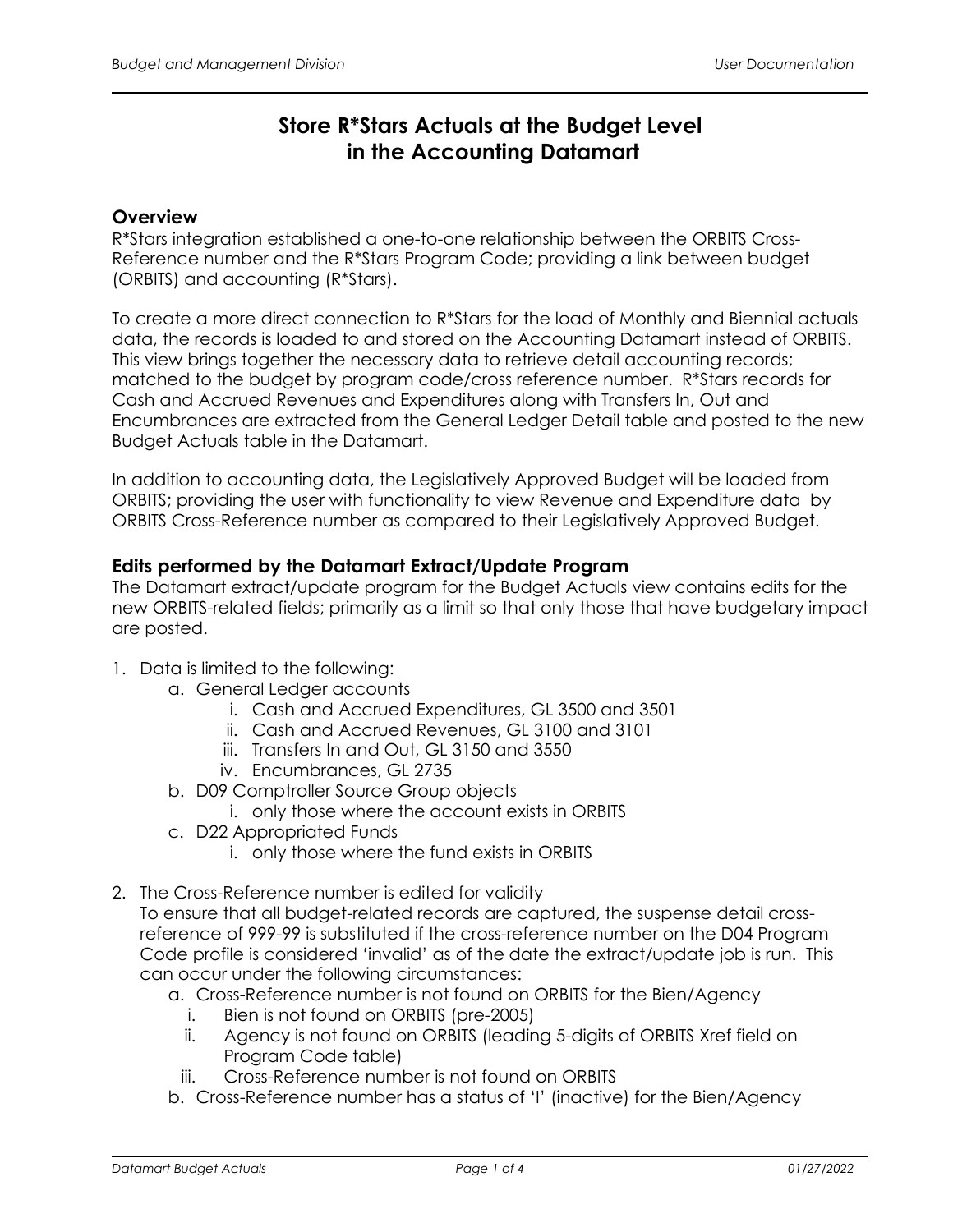# **Additional logic built in to the Datamart Extract/Update Program**

Records are updated as follows:

- 1. To allow for cross-reference number corrections to the D04 Program Code profile, all monthly buckets for open appropriation and fiscal years are recalculated each time the program runs:
	- a. 'open' appropriation years

to keep costs down only those records where the appropriation year is considered open for accounting purposes will continue to be updated with changes (NOTE: since the alignment between budget and accounting did not become effective until the 2009 biennium, the table will only carry records from AY 2009 and forward).

b. 'open' fiscal year consistent with logic that currently occurs for other Datamart tables, only those records where the fiscal year is still open for accounting purposes will continue to be updated with changes

## **Legislatively Approved Budgets (LAB)**

To assist users in the ability to compare budget to actuals, the Legislatively Approved Budget amounts will be carried on the Budget Actuals table within the Datamart. Procedurally, this amount will be updated by SABRS as agencies pass through the LAB audit; with subsequent updates after each E-Board and/or Special Session. This added functionality is due to be introduced into Production sometime in the Fall of 2007.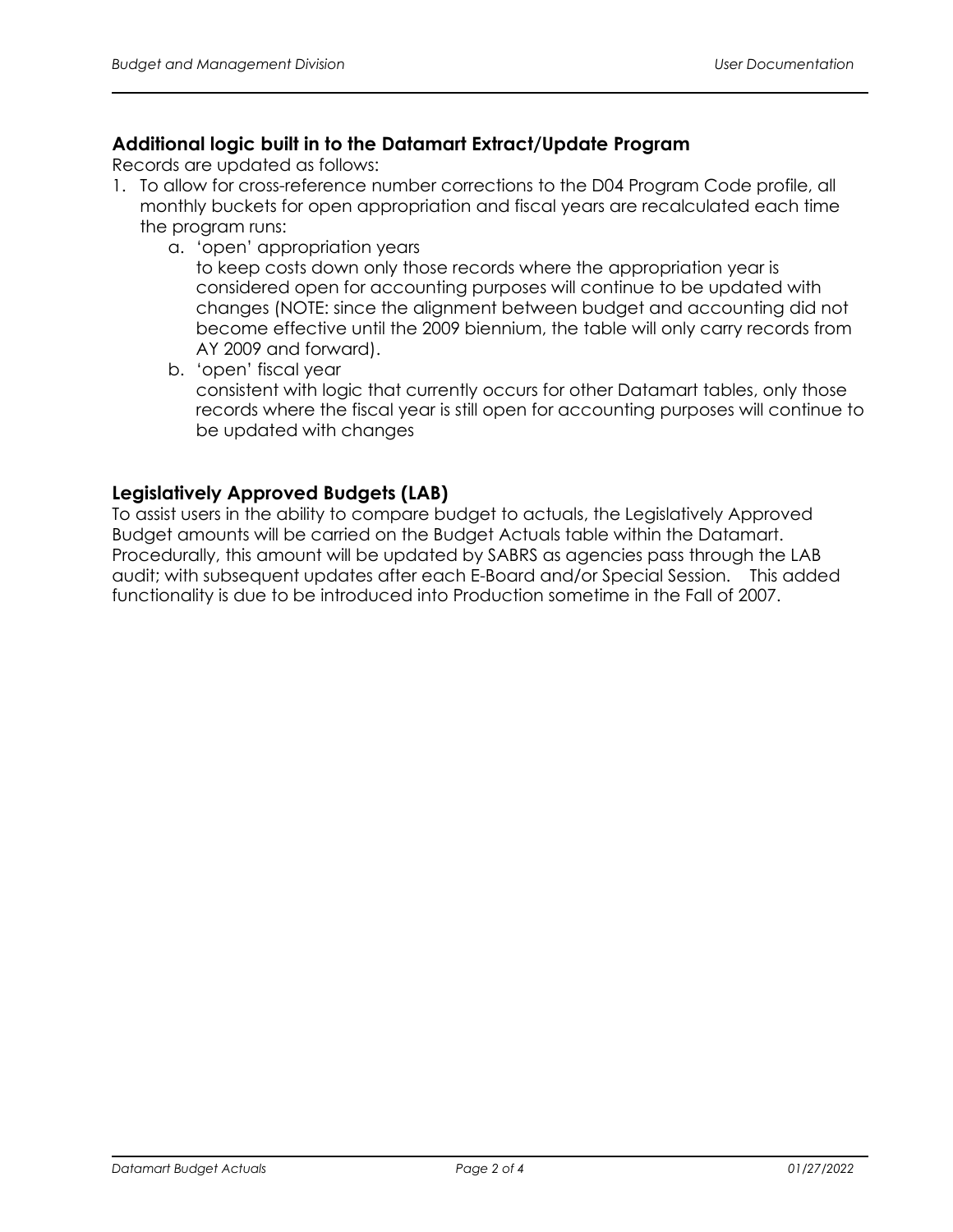| <b>Budget (ORBITS-related) Tables</b>     |                          |                                                                                                                                                   |  |
|-------------------------------------------|--------------------------|---------------------------------------------------------------------------------------------------------------------------------------------------|--|
| <b>BUDGET ACTUALS (view)</b>              |                          |                                                                                                                                                   |  |
| (DATA WAREHOUSE)<br><b>Budget Actuals</b> |                          | (SFMS)<br>TB_GENERAL_LEDGER (TSSGL) Unless Otherwise Noted                                                                                        |  |
| Record Type                               | 1                        | 'A' (accounting) or 'B' (budget); indicates the system of<br>origination                                                                          |  |
| Appn Year                                 | 4                        | CL APPN YEAR                                                                                                                                      |  |
| <b>Fiscal Year</b>                        | $\overline{4}$           | CL_FISCAL_YEAR                                                                                                                                    |  |
| Agency                                    | $\overline{3}$           | CL DEPARTMENT                                                                                                                                     |  |
| Program Code                              | $\overline{\mathcal{A}}$ | CL_PROGRAM_CODE                                                                                                                                   |  |
| Cross Reference Number                    | 21                       | TB_PROGRAM_CODE (TSS04), CL_ORBITS_XREF; formatted<br>with dashes                                                                                 |  |
| Cross Ref No Format                       | 17                       | <b>ORBITS Cross-Reference (Reporting Level) table: ORBITS</b><br>Cross Reference number without dashes                                            |  |
| <b>Cross Reference Descr</b>              | 45                       | ORBITS Cross-Reference (Reporting Level) table; ORBITS<br>Cross Reference Title                                                                   |  |
| Cross Reference Level                     | $\overline{2}$           | ORBITS Cross-Reference (Reporting Level) table; Reporting<br>Level Number assigned to the Cross-Reference                                         |  |
| Cross Ref Sys Gen No                      | 27                       | ORBITS Cross-Reference (Reporting Level) table; the System<br>Generated number assigned to determine hierarchy; used<br>for summarization of data |  |
| <b>GL Acct</b>                            | 4                        | CL_GL_ACCT                                                                                                                                        |  |
| Compt Source Group                        | 4                        | TB_SUBOBJECT (TSS10), CL_COMPT_SRCE_GRP                                                                                                           |  |
| Compt Obj                                 | 4                        | CL_SUBOBJECT                                                                                                                                      |  |
| Agy Obj                                   | 4                        | CL OBJ DETAIL                                                                                                                                     |  |
| Appd Fund                                 | 4                        | TB_FUND_DETAIL (TSS23), CL_FUND                                                                                                                   |  |
| D23 Fund                                  | $\overline{4}$           | CL FUND DETAIL                                                                                                                                    |  |
| M01 Activity                              | 13.2                     | CL_M01_BALANCE, subtract PY balance                                                                                                               |  |
| M02 Activity                              | 13.2                     | CL_M02_BALANCE, subtract M01 balance                                                                                                              |  |
| M03 Activity                              | 13.2                     | M03_BALANCE, subtract M02 balance<br><b>CL</b>                                                                                                    |  |
| M04 Activity                              | 13,2                     | CL_M04_BALANCE, subtract M03 balance                                                                                                              |  |
| M05 Activity                              | 13,2                     | CL M05 BALANCE, subtract M04 balance                                                                                                              |  |
| M06 Activity                              | 13,2                     | CL_M06_BALANCE, subtract M05 balance                                                                                                              |  |
| M07 Activity                              | 13,2                     | CL_M07_BALANCE, subtract M06 balance                                                                                                              |  |
| M08 Activity                              | 13,2                     | M08 BALANCE, subtract M07 balance<br><b>CL</b>                                                                                                    |  |
| M09 Activity                              | 13,2                     | M09 BALANCE, subtract M08 balance<br><b>CL</b>                                                                                                    |  |
| M10 Activity                              | 13,2                     | M10_BALANCE, subtract M09 balance<br>CL                                                                                                           |  |
| M11 Activity                              | 13,2                     | M11 BALANCE, subtract M10 balance<br>CL                                                                                                           |  |
| M12 Activity                              | 13,2                     | M12_BALANCE, subtract M11 balance<br><b>CL</b>                                                                                                    |  |
| M13 Activity                              | 13,2                     | CL_M13_BALANCE, subtract M12 balance                                                                                                              |  |
| <b>PCA</b>                                | 5                        | CL PCA                                                                                                                                            |  |
| Index No                                  | $\overline{5}$           | CL INDEX                                                                                                                                          |  |
| Org Code                                  | $\overline{4}$           | CL ORG_CODE                                                                                                                                       |  |
| Appn No                                   | $\overline{5}$           | CL_BUDGET_UNIT                                                                                                                                    |  |
| Load Data BA                              | Date                     | Date of last Datamart load/update from SFMA                                                                                                       |  |
| <b>Rpt Fiscal Year</b>                    | 4                        | Last closed month: fiscal year                                                                                                                    |  |